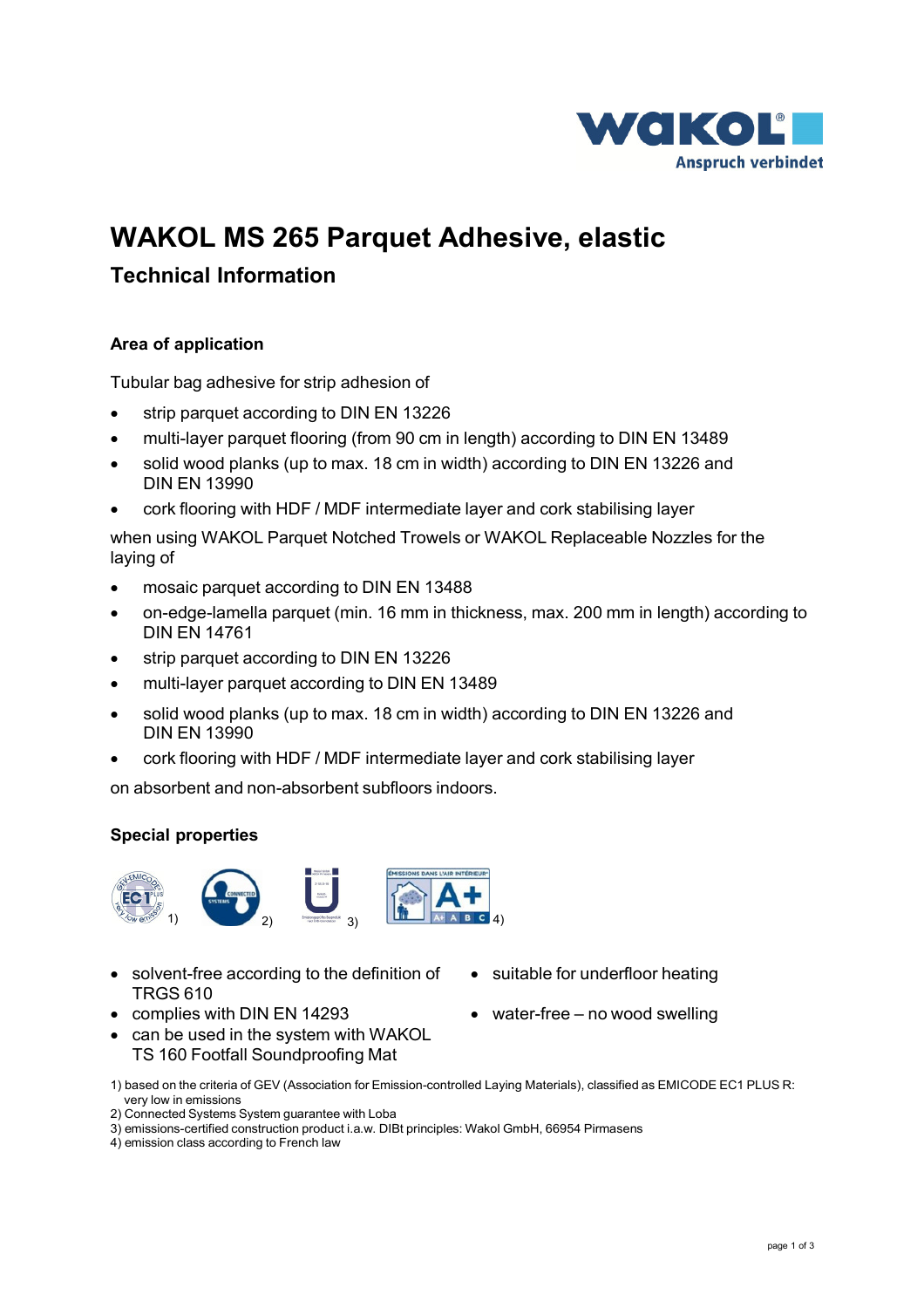## **Technical data**

| Raw material basis:                                                    | MS polymer                                                                                                                                        |                                                                                               |
|------------------------------------------------------------------------|---------------------------------------------------------------------------------------------------------------------------------------------------|-----------------------------------------------------------------------------------------------|
| Application method:                                                    | with tubular bag gun, e.g. WAKOL Applicator and special<br>application nozzle, WAKOL Replaceable Nozzle or WAKOL<br><b>Parquet Notched Trowel</b> |                                                                                               |
| Airing time:                                                           | none                                                                                                                                              |                                                                                               |
| Open time:                                                             | approx. 40 minutes                                                                                                                                |                                                                                               |
| Load bearing:                                                          | after 24 hours                                                                                                                                    |                                                                                               |
| Surface treatment:                                                     | at the earliest after 24 hours                                                                                                                    |                                                                                               |
| Cleaning agent:                                                        | WAKOL RT 5960 Cleaning Cloths before adhesive sets                                                                                                |                                                                                               |
| Storage:                                                               | 12 months                                                                                                                                         |                                                                                               |
| Storage temperature:                                                   | frost-resistant                                                                                                                                   |                                                                                               |
| GISCODE:                                                               | <b>RS10</b>                                                                                                                                       |                                                                                               |
| <b>EMICODE:</b>                                                        | EC1 PLUS R                                                                                                                                        |                                                                                               |
| Application and consumption <sup>5)</sup> :                            |                                                                                                                                                   |                                                                                               |
| In combination with WAKOL<br>TS 160 or WAKOL TS 170                    | 450 - 500 ml/m <sup>2</sup>                                                                                                                       | with tubular bag gun, e. g. WAKOL<br>Applicator and special application nozzle                |
| Strip application                                                      | 600 - 800 ml/m <sup>2</sup>                                                                                                                       | with tubular bag gun, e. g. WAKOL<br>Applicator and special application nozzle                |
| WAKOL Replaceable Nozzle 1000 - 1400 g/m <sup>2</sup><br>200-11-3,5    |                                                                                                                                                   | large-sized multi-layer parquet, strip<br>parquet, solid wood planks                          |
| WAKOL Replaceable Nozzle 700 - 1100 g/m <sup>2</sup><br>$200 - 18 - 3$ |                                                                                                                                                   | small-sized multi-layer parquet, on-edge-<br>lamella parquet                                  |
| TKB B3                                                                 | 800 - 1000 g/m <sup>2</sup>                                                                                                                       | mosaic parquet and small-sized ready-to-<br>lay parquet                                       |
| TKB B5                                                                 | $700 - 900$ g/m <sup>2</sup>                                                                                                                      | large-sized ready-to-lay parquet, cork<br>floorings on supports                               |
| TKB B11                                                                | 1000 - 1200 g/m <sup>2</sup>                                                                                                                      | on-edge-lamella parquet, strip parquet,<br>small-sized ready-to-lay parquet and<br>wood block |
| TKB B13                                                                | 1100 - 1300 g/m <sup>2</sup>                                                                                                                      | large-sized strip and ready-to-lay<br>parquet, solid wood planks                              |
| <b>TKB B15</b>                                                         | 1400 - 1500 g/m <sup>2</sup>                                                                                                                      | large-sized multi-layer parquet, solid<br>wood planks                                         |

5) Consumption is dependent on surface structure and absorbability of subfloor

#### **Subfloors**

The subfloor and the climatic conditions of the room must meet the requirements of DIN 18356. Subfloors must be permanently dry, solid, level and free from cracks, dirt and adhesion-inhibiting substances.

P:\TI-GUELTIG\TI Bau\englisch\3631GB0106 0316 WAKOL MS 265.docx page 2 of 3



www.wakoladhesa.ch

Fax +49 6331 8001 131<br>
Fax +49 6331 8001 131<br>
Fax +48 5523 64 700 64 Fax +43 13 9210 755 Fax +43 13 9210 755 Fax +43 13 9210 755 Fax +43 13 9210 755 Fax +48 6331 8001 890 Fax +48 5523 64 700 Fax +48 32 436 24 20<br>
Fax +48